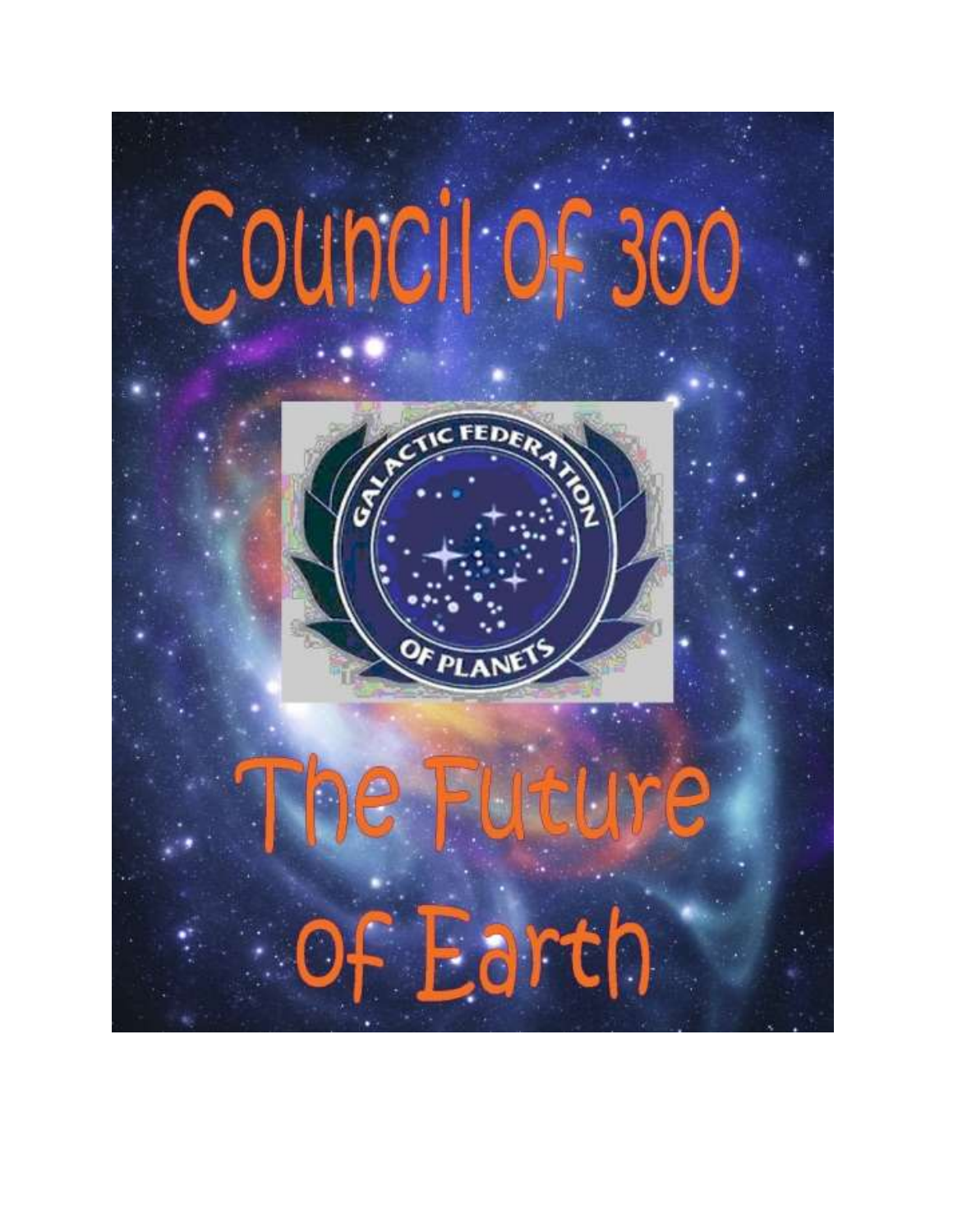## **Galactic Federation - Council of 300**

Just to clear the air, this is nothing about the Committee of 300, nor will it promote any take-over conspiracy. This is a piece about the process of a

planetary civilization in its evolution and the help it receives in the process. Another well-known figure, Grant Cameron, released information nearly identical (except for the personal experience) over a decade later. Keep an open mind, but test everything.

In February of 2001 I had a series of experiences during dreamtime. At first I wanted to write them all down and share them as it seemed to fit perfectly



with the flow of my life. However, as I sat with them for a while I realized that it wasn't time to share just yet.

After the Gathering of Souls in the fall of 2000, an international conference focusing on the Ashtar Command, the Galactic Federation and our involvement as ETs incarnate, I returned to Phoenix with a huge vision and *some* ideas of how to begin to fulfill it. It was easy for me to release my attachments to earning a living and focus my efforts on what I knew was more important to everyone.

Even with help, the sheer magnitude of what I had been asked to do was daunting to say the least, but I thought it would all work out as long as I remained committed and willing to do whatever it took. I knew that only time would tell. As I tested the water, so to speak, I found that few if any were able to hear me from where I spoke and their projections from lack of understanding did more to create further separation than to harmonize.

Meanwhile, I called a friend that was building websites and he helped me put one together to share my experiences, ideas and information relevant to the mission of unity resulting in harmony among people and planet. Now this would be no small task as the mental perturbations of the participants in process, let alone the articulation of possibilities to coagulate, were cause for needing a way to make sense common.

I'd hoped I could get others involved in some kind of collaboration to create events all over the world. It seemed like the best thing to do… gather people and talk about our experiences. After the Gathering, I crafted an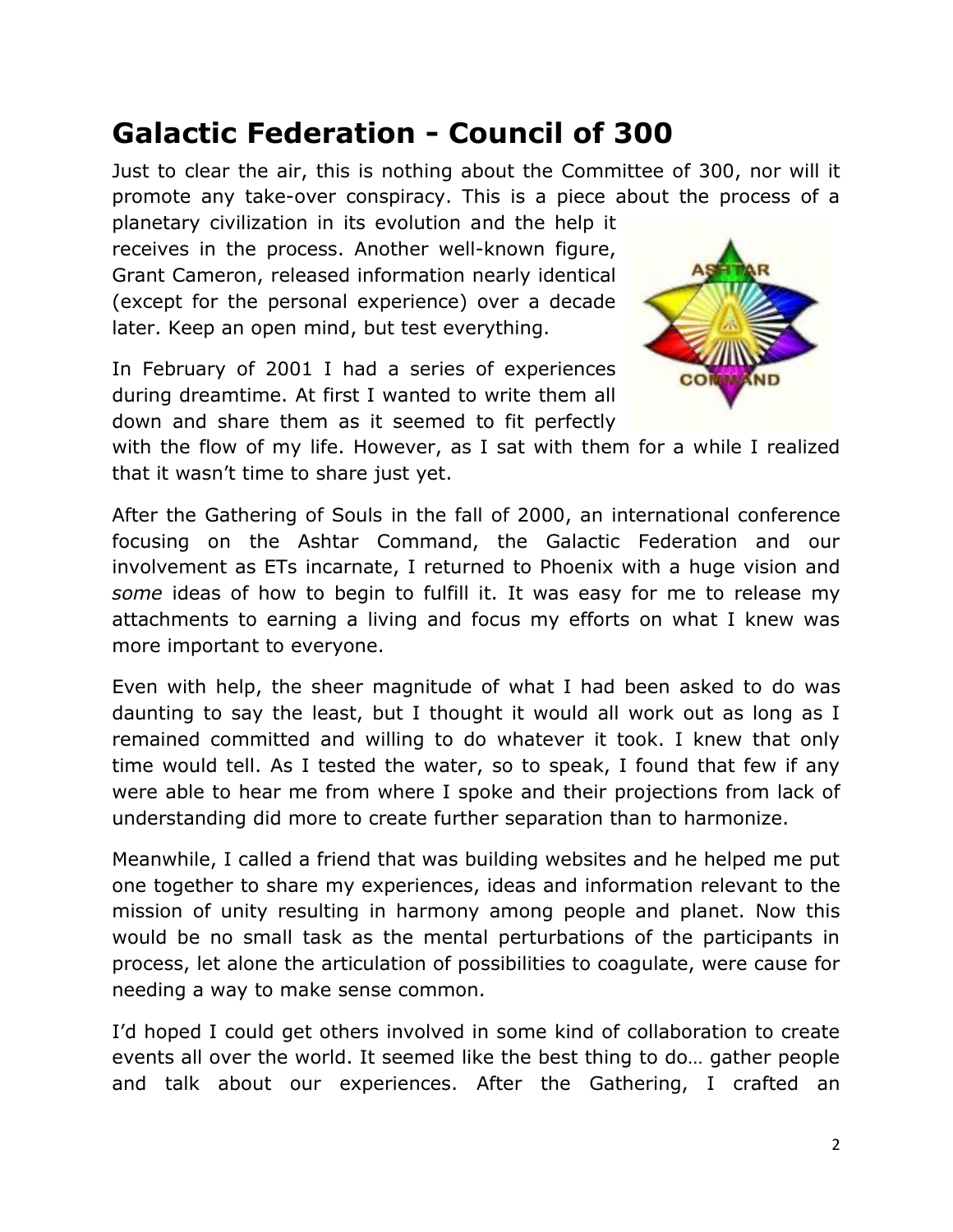introductory letter and sent it out to individuals and groups all over the world. I suggested that we create small groups and meetings so that folks could get to know me in person. Unfortunately, that didn't happen...yet.



I picked up the web crafting quickly and soon took over the work of creating and posting pages. I was really enjoying crafting these pages and applying desktop publishing skills I had learned. I'd wanted to be able to create visual and written work for various projects I had in mind after the summer on the hill a decade prior. I was excited about the prospects of producing and writing. (The Starting Point... chapter in **[Zendor The Barbarian](https://amzn.to/2K8RXxm) - Part Deux**)

I had gone back to school in 1991 for the first time after my divorce and learned something practical that would help communicate ideas and possibilities. I got a certificate in Desktop Publishing from AzTech College.

Within the first 6 months it was up, the website was getting 5,000 unique visitors a month. By the end of the year, we'd reached 25,000 a month. I was ecstatic, but there was no action and no income generated. The latter I never considered; money was always a second or third thought, if at all. I just wasn't money motivated.

I was between jobs so I had copious amounts of time on my hands. My hosting was inexpensive, so I just poured my creative flow into the digital world for a while. The creative spark can sure be ignited when you are arranging a bunch of electrons on a screen and sharing them across the world. It didn't take me long to figure out how to do some pretty cool stuff, but I still felt like my skills were inept at best.

It was February 13, 2001 sometime around midnight in Phoenix, Arizona. I'd just gotten horizontal after an evening of webbery; chatting with some folks about the Ashtar Command and what the 'contactee' experience was like. I found that many were still caught up in mixed emotions and concern for 'negative' ETs that seemed to get in the way of their development. Fear is just not a factor in the thin worlds. It simply doesn't exist.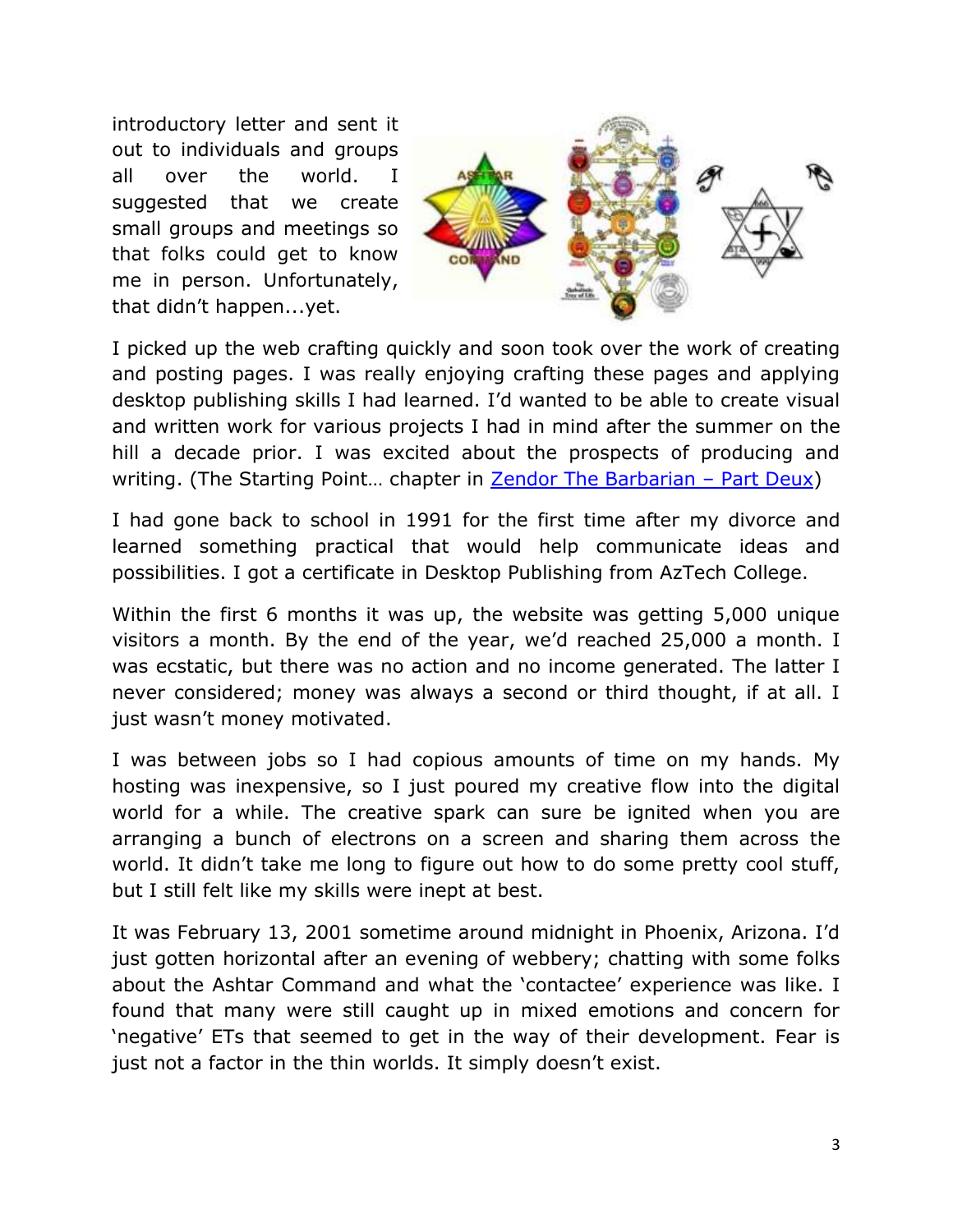My energy always gets ramped up when that happens and it takes me a while to relax enough to go to sleep. Sometimes I have spontaneous multidimensional experiences as a result. Even though the communication is somewhat linear, the thoughtmospheric conditions sure are not. Light pulses contain terabytes if not yottbytes (Wikipedia) of information.

Whenever I have discussions with others there is always a period of self-reflection and questions within my own mind and heart, generally to make sure I'm out of the way and able to receive answers without my own labyrinth of filters getting in the way. So I was feeling a bit elevated to say the least, allowing that trust factor inside to pave the way.



All of a sudden I felt the transition between worlds that has become so familiar over the years. It's like being freed from one world to enter another accompanied by a definite shift in the sensation of vibration. There is a sound that is beyond hearing that accompanies the shift. It feels like a wind at my back, catapulting my relation-ship beyond the ocean of emotion.

This one was a bit different, though. My focus seemed to expand and contract simultaneously. The practice of 'seeing' is much like scrying with a mirror or looking at an image that has a 3-D effect, gazing without looking intentionally. Years later in DMT - The Spirit Molecule I read accounts of folks who tried to explain their experience and they seemed to draw upon the same kind of explanations for their non-linear experiences.

I found myself in front of a large group of folks that looked they came from across the galaxy; so many varieties I was a bit taken by surprise for a moment, but I have to say it felt quite natural and normal. Then my consciousness shifted again, into the 'performance mode' where I was able to observe yet another part of me was in charge. I was performing as a facilitator for a large meeting, feeling like I was in complete charge.

As my focus developed and dissipated, I could tell I was on board a ship of substantial size. Sounds like a paradox, huh? Developed and dissipated… but that is how it seemed. I was in a large meeting room that reminded me of a lecture hall from college, with several hundred in the audience. This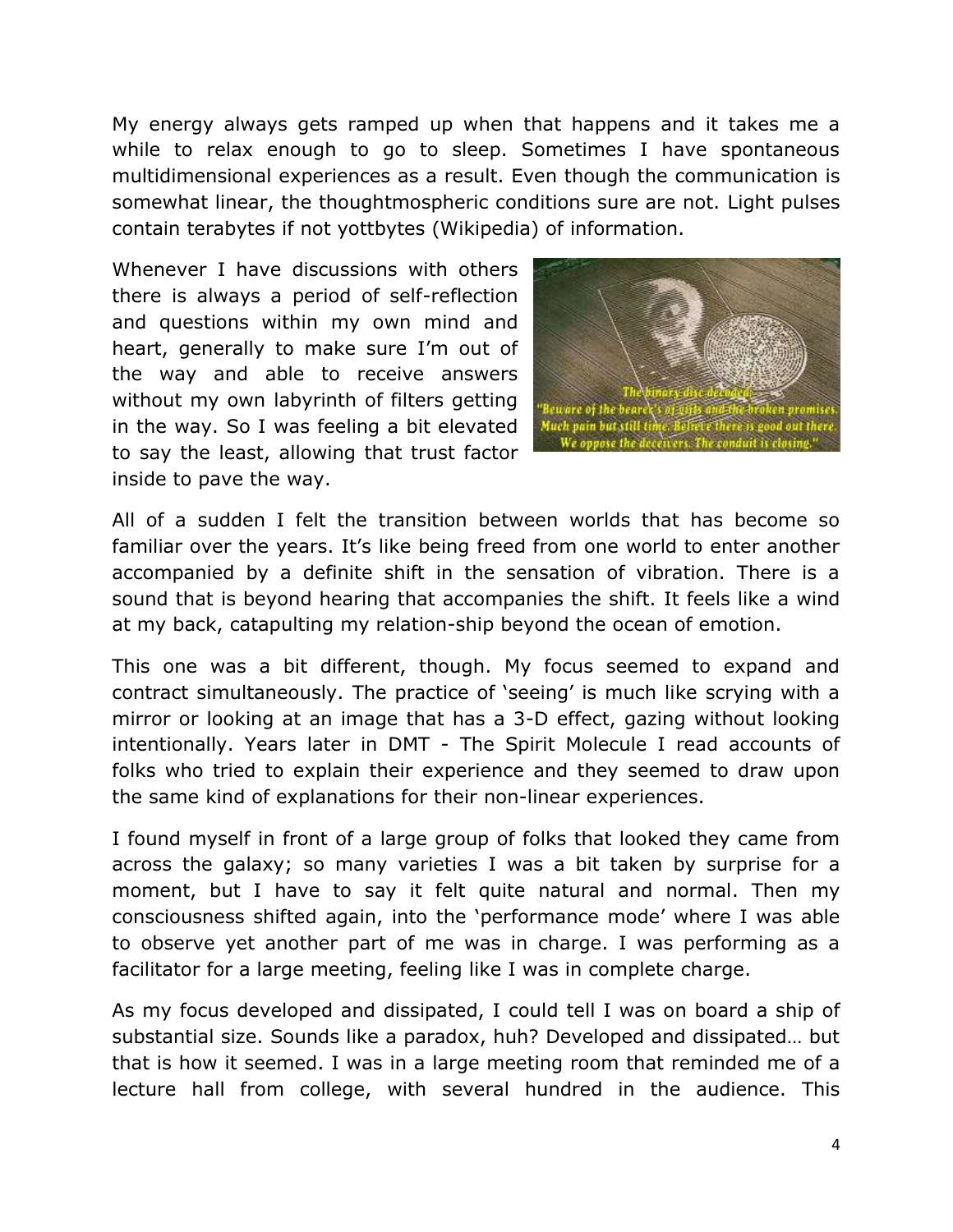audience wasn't your standard student body though; far from it. I looked out to see a plethora of life forms.

There were dozens of different races represented in the group, too many to recall them all, but they included thinly skinned egg-shaped blobs of a golden rainbow sparkled color with central orbs that were just a bit brighter; a variety of insectoids that were just slightly different in body style and skin tone, with heads that looked similar to ants on some and praying mantis on others that varied in color, skin texture, appearance and position of eyes with some of them slightly shimmering in the light of the room.



There were also reptilians that included short-snouted crocodilian types, small to medium sized lizards and even snake-like heads of different sizes, colors and scale structure from smooth to rough skin appearance and all bipedal; humanoids of varying heights, looks and colors; beings of different sizes, body types and arrangements of eyes some large and some thin, sometimes spindly ranging from a light golden to dark shades of green and grey. It was truly a sight to behold.

Of course there were the Zetas, too, with their almond-shaped eyes and thin bodies. What was odd, though, was there were at least a dozen different varieties of these types, from very short to very tall with skin texture and tone different on each, from dark grey to almost white. They all were visibly similar in structure, but quite different in their appearance and detail.

It reminded me of the bar scene from Star Wars only it felt a little more serious. The sensation was anchored in some kind of 'importance' and 'responsibility' that went beyond anything I'd experienced to date. I seemed to become aware of my participation even though I wasn't in charge of my actions from my point of view.

I felt confident in the plethora of participants and the myriads of systems they represented, all members of the Galactic Federation. I understood that latter without question. Although there was no obvious announcement of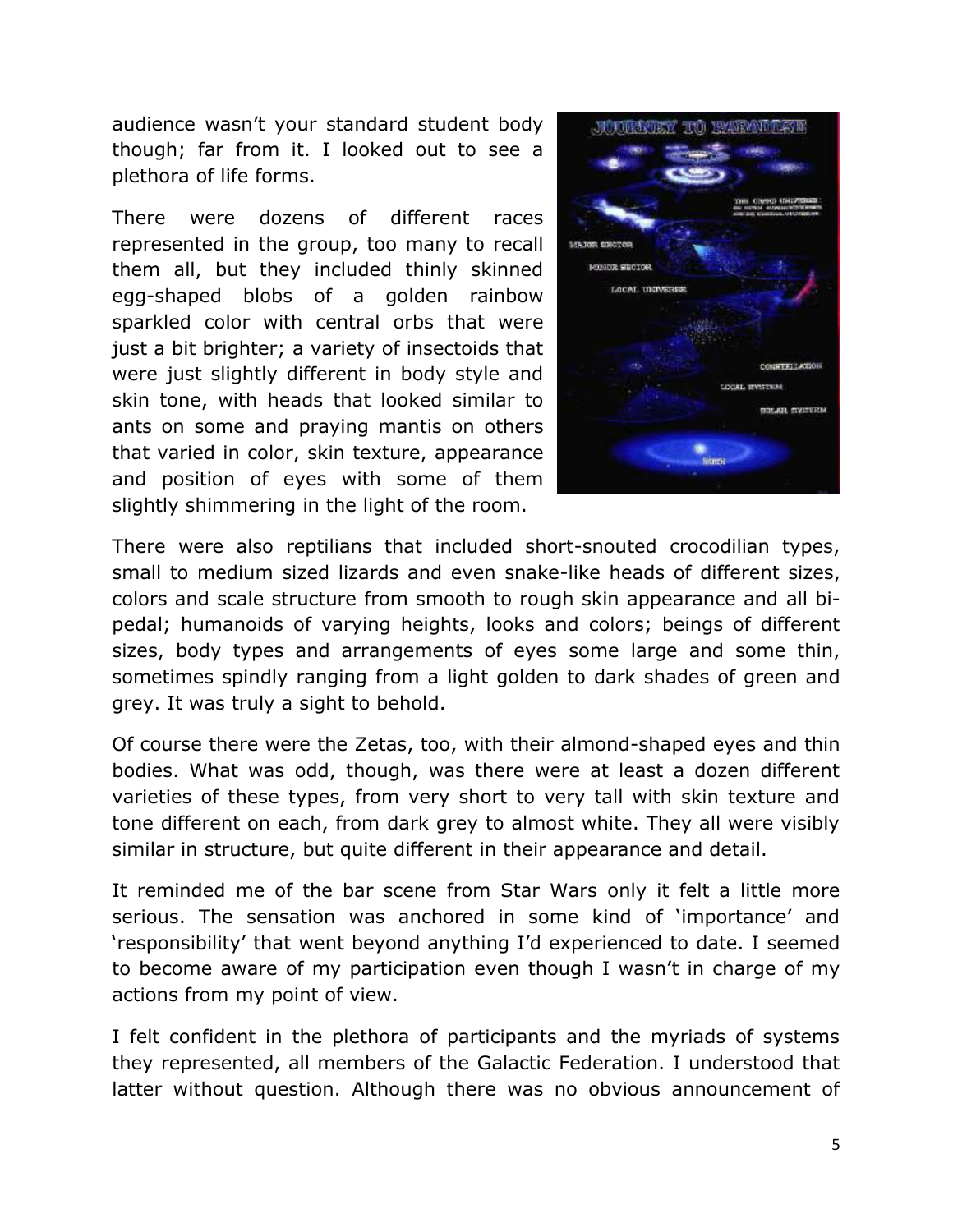their affiliation, the sense of unity was profound and complete. Apparently I was there as part of the proceedings as the facilitator and I bounced back and forth from participating (looking out through my eyes) to observing (watching from a distance from a few feet behind).



The exact details are too cumbersome to

elucidate here now and meetings of any type are usually boring to a degree, but the focus of the meeting was to go over the agreed upon processes, protocols, rules and responsibilities of 'First Contact' on Earth. It was apparent the process had been going on for some time, so there was no exact date for establishing a timeline. Truth be known, it started millennia ago while humans were just beginning to evolve on their own.

Long ago through several means and for a multitude of reasons, many lifeforms were brought here after certain planetary evolution cycles made the atmosphere and terrain inhabitable. Humans have been fascinated with their history, but they haven't been able to free their minds enough to grapple with the reality of an extraterrestrial origin or the magnitude of which celestial beings are capable of interacting with planetary inhabitants.

It was time to begin the strategic actions to bring consciousness among humanity to a new level. They had advanced to a point of priority for planetary survival. It would become necessary for many kinds of open contact to occur. Humans were still too projective with the energy and they hadn't learned how to listen, so many methods and options were to be discussed.

That may seem like a simple concept, listening, but the depth of the listening is what enables the interdimensional travel beyond the linear frameworks that humans have developed. You might recall a line in one of the favorite books among humankind stating, 'for those who have the ears to hear and the eyes to see.' When your consciousness shifts, so does one's ability to become aware and perceive.

This new living awareness comes from the silence within; the 'void.' I mean, think about it… If the Voice of Being comes from the Silence…. We, as humans, just don't pay attention to 'what is.' Too often the satiation of the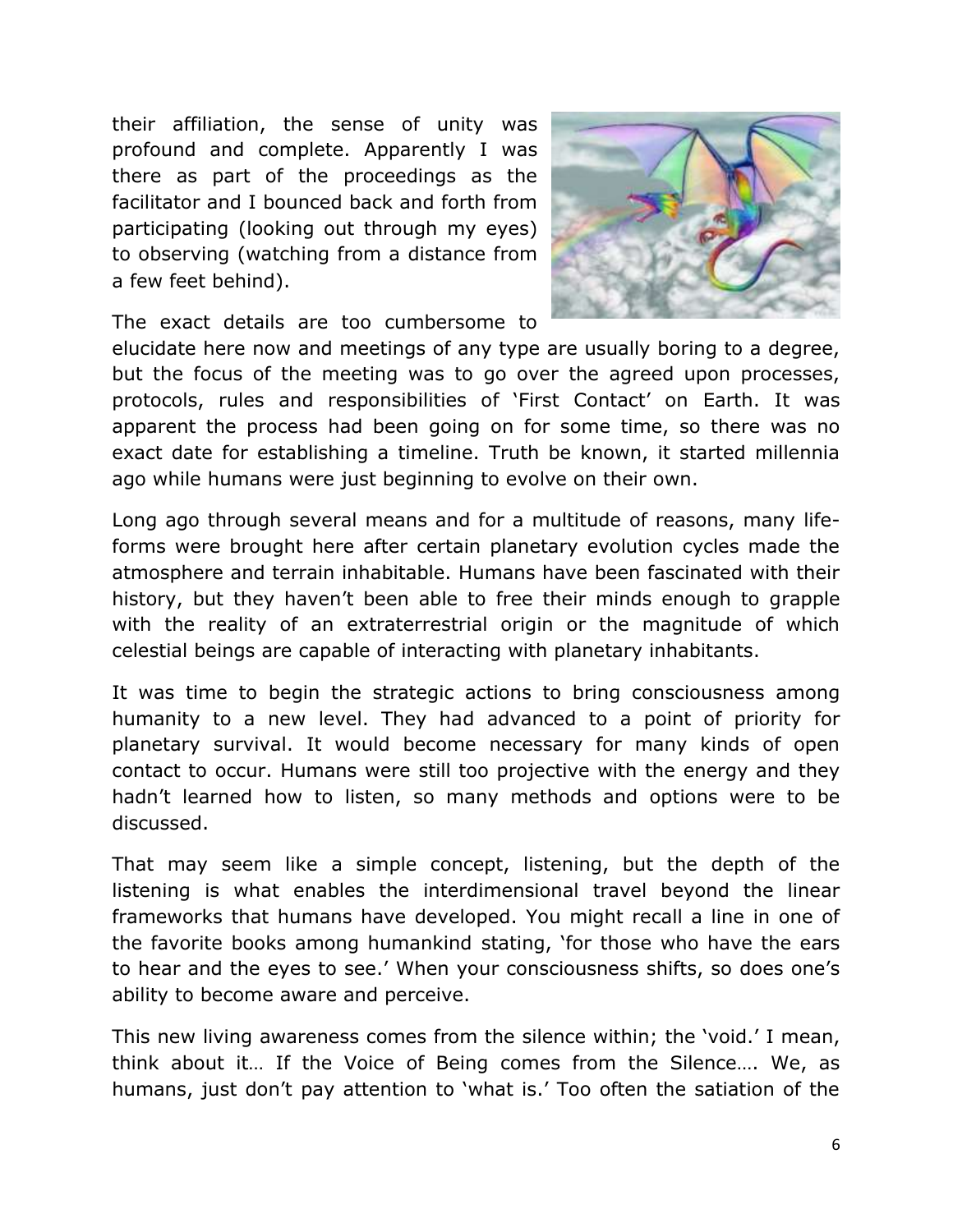senses distracts us from the subtle impressions and our attention is focused on the gross, like the attendance of alien-spun doomsday-themed movies. How distracting is that ?!

The outer efforts made with various humans had not proved fruitful as every agreement and treaty with humans in authority had been broken. Shutting off military missile silos and disarming spaceships was not enough. It would be years before the retired



military leaders spoke out about the silo incidents around the world at the National Press Club. We couldn't wait for the humans to learn selfawareness.

I confirmed the need for consideration of the general public and their ignorance of other dimensions, let alone the nether worlds with the exception of a few. Self-awareness had to be initiated before anything could progress. We had waited, but undesirable selections competed.

The sense was that most were not going to be able to understand the universal laws and understanding we all took for granted as a living awareness. Linear thinking was about all they are capable of, yet it was our job to introduce circular and spherical forms of thinking as quickly as possible, creating a new thoughtmosphere of opportunity for ascension.

I began to introduce another to go over the methodologies and procedures for seeding the thoughtmosphere with cathartic drips and runs through a matrix of media portals. I watched the scene fade as I felt pulled back. I saw a series of events of catastrophic nature and even more that could be averted if humans chose to change.

It was understood that some things might indeed happen and that the Earth itself was going to go through some growth pangs that had nothing to do with the human population. Still, regardless of the outcome, humans are ready for their next evo-leap of consciousness.

One of the ways this was to be accomplished was the voluntary incarnation of some of the members of the Federation, developing as normal humans within the population yet being able to accelerate the advancement of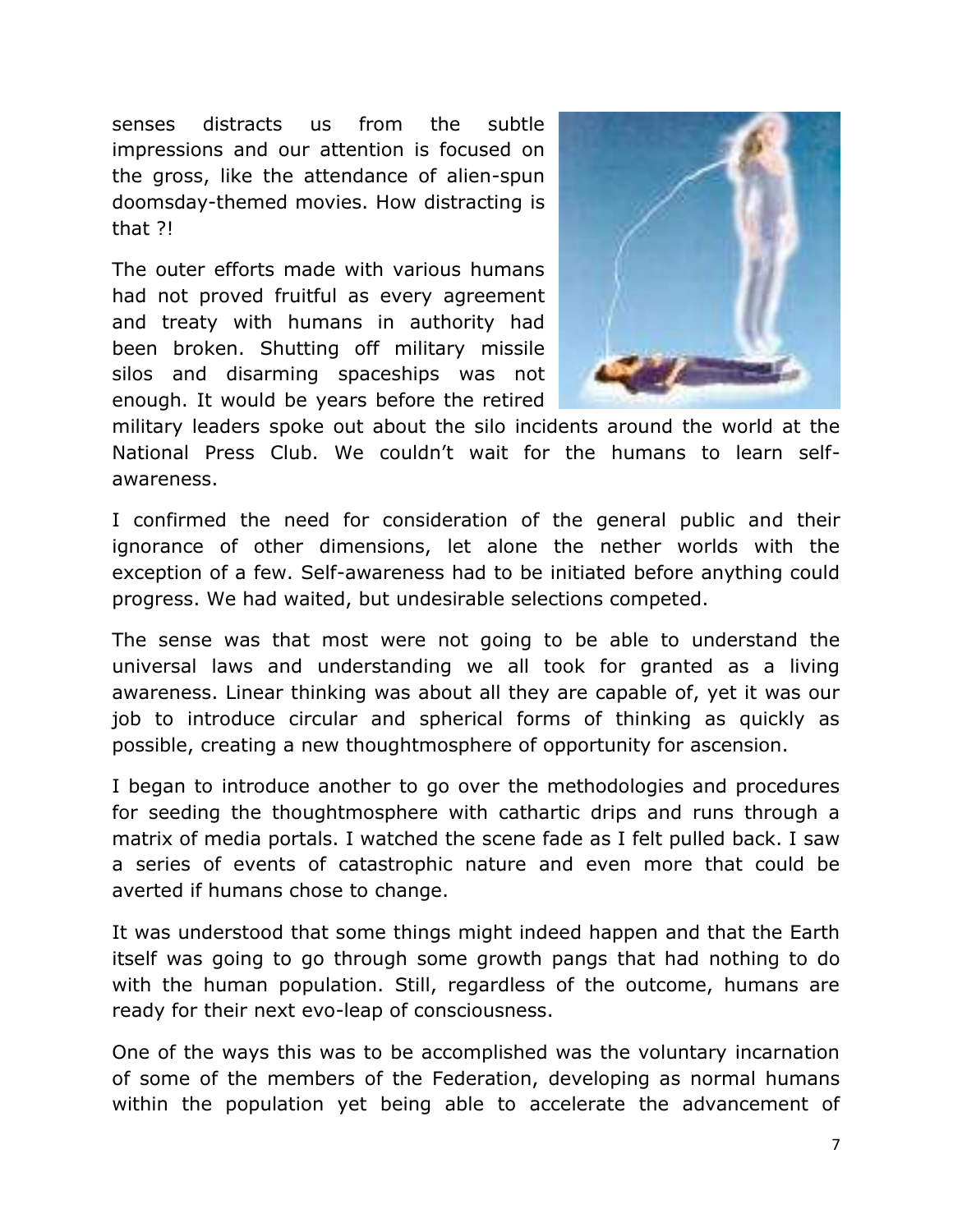consciousness along with the natural development of the human system. I knew that to be true for myself, but I longed for others like me to join the party. Only after a decade of holding this within and, although I've been quite outspoken about my experiences, this one has not had the ears to hear until now. I've witnessed the growth of listening and as we approach the tipping point, where consciousness has been expanding globally to understand the shift, it seems time to share and take my chances.



The next morning I woke up wondering if it was all real, although it really didn't matter. It had the feel of King Arthur's court (perhaps the Court of the Crimson King) and a Beatle's concert all wrapped together, a real magical mystery tour. I'd had numerous weird dreams in my life already, but this one felt oddly different and then I remembered what the androgynous humanoid had told me as I was trying to get back to the ship. They were only making it easier for us to communicate and if I'm who it seems I am…

Well, that didn't make me feel any better. Now I was faced with a possibility of a reality far beyond anything I'd considered, even knowing the previous two decades or so of experiences have set me up. How the hell could I talk to anyone without seeming like I was not even *loosely* connected to a 'normal' reality?

'First Contact' is a misnomer, though. It is not a singular event, although the process could culminate in one if things work out right. Again, linear thinking gets in the way. Albeit many may only consider a mass landing and press conference to be a true 'first contact,' it happens in layers through adjusting rhythms within the hyperdimensional space. Truly it is 'spooky action at a distance,' as Einstein put it, and triggers an experience of quantum entanglement... non-linear reality.

Humans are very predictable when they are caught in the lower realms and can be read easily with subtle energy technology. They can be just as easily manipulated by those who understand it, too. Their energy patterns and activity can be seen in their auras or read in their frequency by all the other races, including the human lineage ancestry. The prime directive, though, is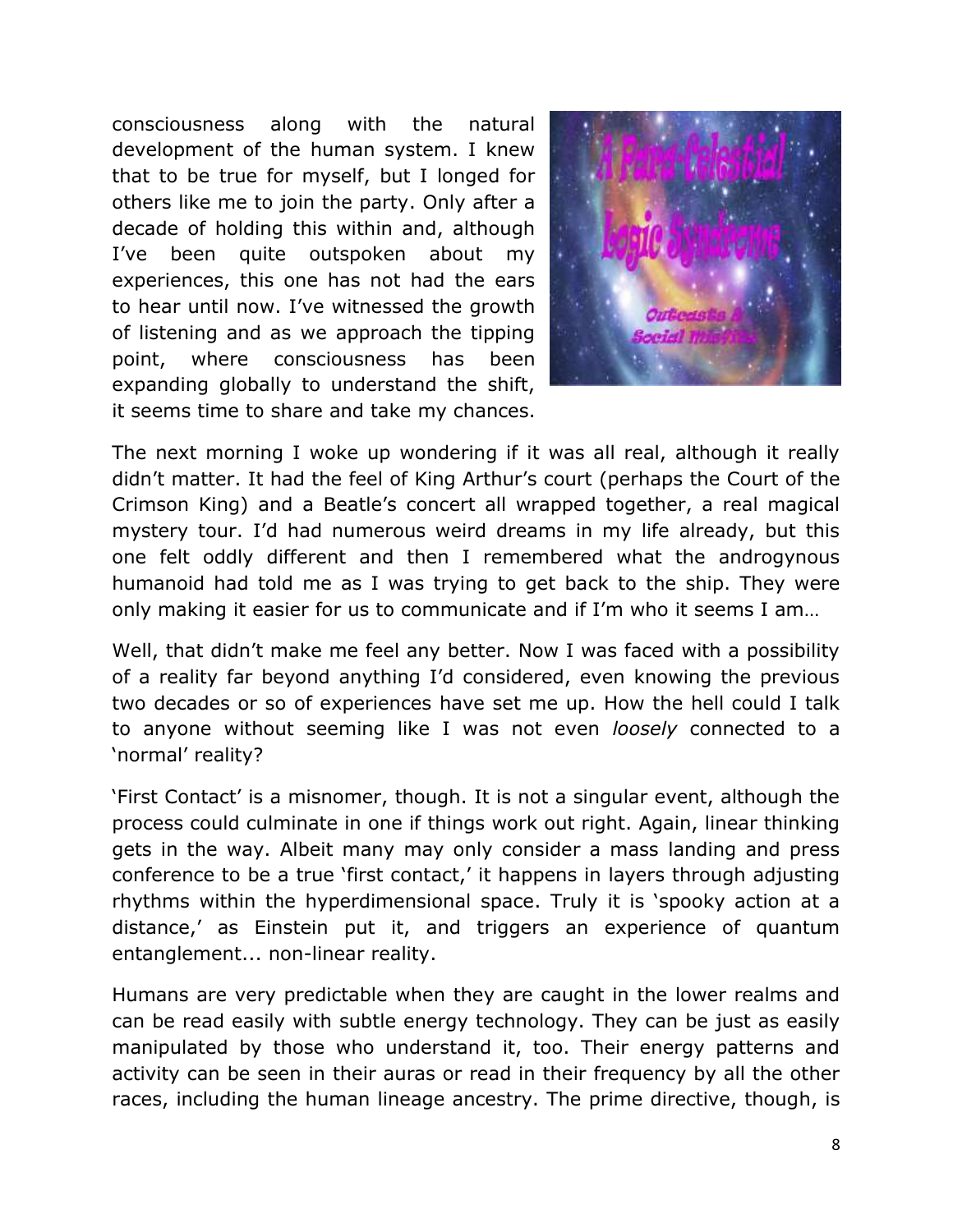to present and allow… no control or manipulation… let free will take its natural course after encounters and wait.

Learning those skills was a natural part of their development before they were able to transcend the space-time linear activity and venture into space from the inside. In turn, the outer technologies



developed and Type 1, 2 and 3 civilizations evolved across the universe. Earth is still and infant. Humans think they are ready for solid food and we're barely able to drink the milk.

I use the 'Type' terminology because it is more understandable and has already been noted by the scientific community. The evolution of planetary civilizations is far more complex and monitored than any on Earth realize. There is no 'intervention' as some may believe; humans have to grow on their own and address change collectively.

Humans seem to need outer events, rallying points for collaboration beyond borders. They have not discovered the methodologies to move beyond the barbaric nature of their behavior, even in the most sophisticated organizations. Others will mix their understanding, limited as it may be, in perceiving some 'dark' force attempting to manipulate.

The next night was equally as inviting. I was chatting with a small group of people in the chat room I created on the website. The ET agenda was the topic again, relative to the Ashtar Command. There were many questions about how I saw things unfolding. One had a particularly interesting energy and when I closed my eyes and asked about it, I saw a grid that covered the US with a bright spot at an intersection or 'node' around the Arkansas or Oklahoma area.

Typing the answers out on the screen was quite excruciating. I longed for a better way to explain things, so I created more pages during the days ahead that I could reference. Remembering the link addresses was a bit easier and sometimes I left them open in my browser ahead of time so I could just copy and paste when necessary. I still had to depend on people actually reading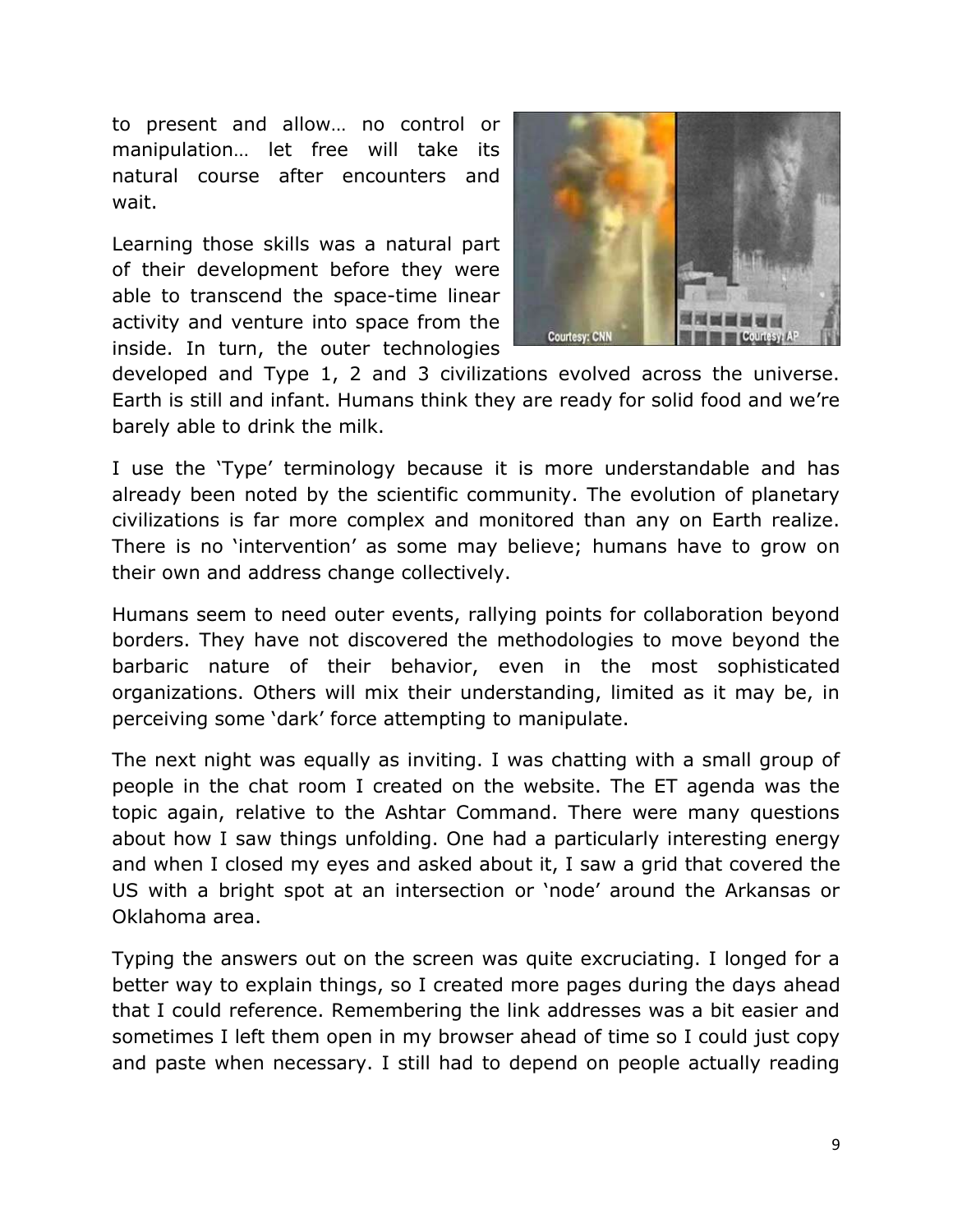them. I learned later that a simple thought can be plugged into the thoughtmosphere and it will permeate the consciousness of humanity.

Too often people want the Cliff Notes version, racing forward without the necessary preparation and internal work to really understand the message. Humans listen and read from so many places and points of view in



consciousness. I look forward to the day when data transfer can be done effortlessly, maybe even through a simple gaze or loving embrace. Some of the ET races seem to communicate through such high-level vibrations that it feels more like an electrical shock.

Just after midnight I retired with my mind abuzz and within a few moments again felt the profound shift in sensation, noticing a frequency along with the sensation this time. I can only describe it as a high pitched whine deep within the center of my head. As I closed my eyes and focused on the sensation and sound I found myself in the auditorium again. I know it didn't happen instantly, but time was different in that space.

I knew this was happening whether I was able to witness it or not, remembering the training I got when I first started going aboard the 'orange cigar-shaped cloud.' I tried to think about what was happening and found it easier just to watch. My training with the Multi-Level and Multi-Plane Awareness Techniques made the process much easier.

I went over the foundations of our intention, to assist through every means possible without violating the principles of free will or engaging any actions outside the ability of the humans, save shutting down obvious missile systems. Free will is the choice humans have, to listen within and respond or ignore the voice and act of their own accord. Every human has the capacity to turn within, listen and move in flow as the energy that accompanies the information will lead the way.

## *Every religion teaches this principle. All Federation members use this, too.*

A select group has the responsibility for creating more attention to the latter as humans question purpose more deeply in the coming years; a result of the 'End Times' scenario many will bring into focus. The method of communication through non-linear methods was still not understood.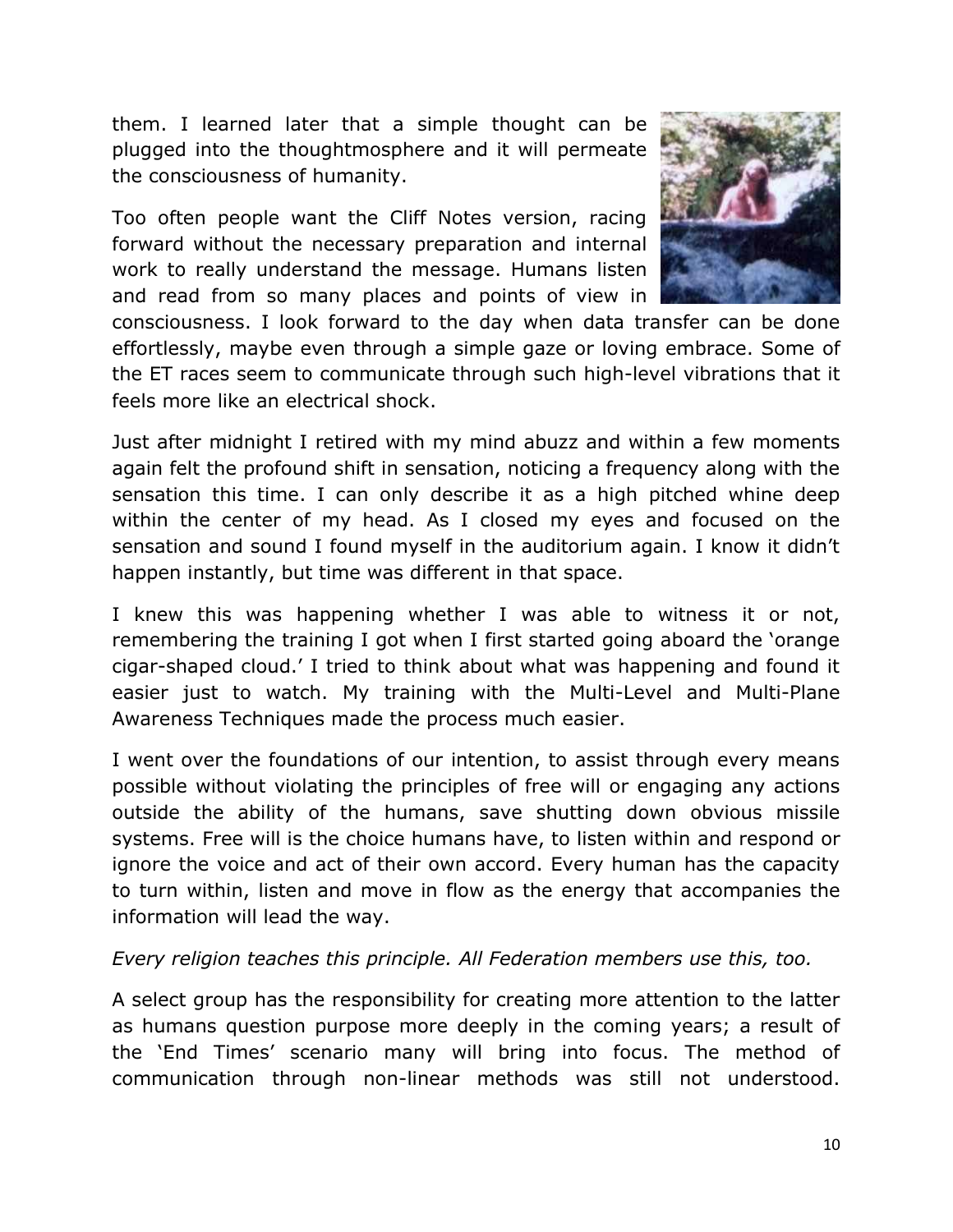Humans want to see things finitely, like a war with a victory or a cataclysmic destruction and recovery. Oy…

The next 'presenter' picked up from there and began discussing how crop circles were being used to provide a bridge through the use of symbols embedded in the deeper levels of the subconscious of humans. The function of this biological bridge between plants and humans, organic in nature, affects levels of consciousness humans are nearly unable to grasp with their current scientific and spiritual understanding. They speak of oneness, but have no real grasp of how to live it.



Another group was responsible for monitoring the thoughtmosphere and providing breadcrumbs, so to speak, to those who were picking up the subtle messages. It was expressed that many who are capable of relaying cosmic wisdom through various types of communication would likely not have the discernment to clearly communicate and thus include earth-based dualityframed information as a result. This still occurs in spite of the admonitions.

It became clear that this referred to many so-called 'channels' who claim association with the Galactic Federation but are unable to disassociate the paradigms so deeply embedded in the human thoughtmosphere. I'd already noticed that those who claim that 'cabals' or 'dark ones' would be effectively dealt with by the Federation were missing the core truth that humanity has to fix their own problems. The Federation will not do the work for them, but they will assist in helping humans to understand *how* to do the work.

Fractals in consciousness are deeply embedded in the morphogenic fields that the symbols and shifting frequencies from the ship's devices were designed to unlock. Not until a question is asked can a response be given. Once that question is present in the thoughtmosphere, then the new logic path created by the answer begins to filter throughout the collective consciousness. It would be a great challenge to cleanse the desire of 'intervention' from affecting those who were attempting to share.

It was then I realized these were the points of light, or at least many of them, that I'd seen as a teenager. They were of a purer consciousness that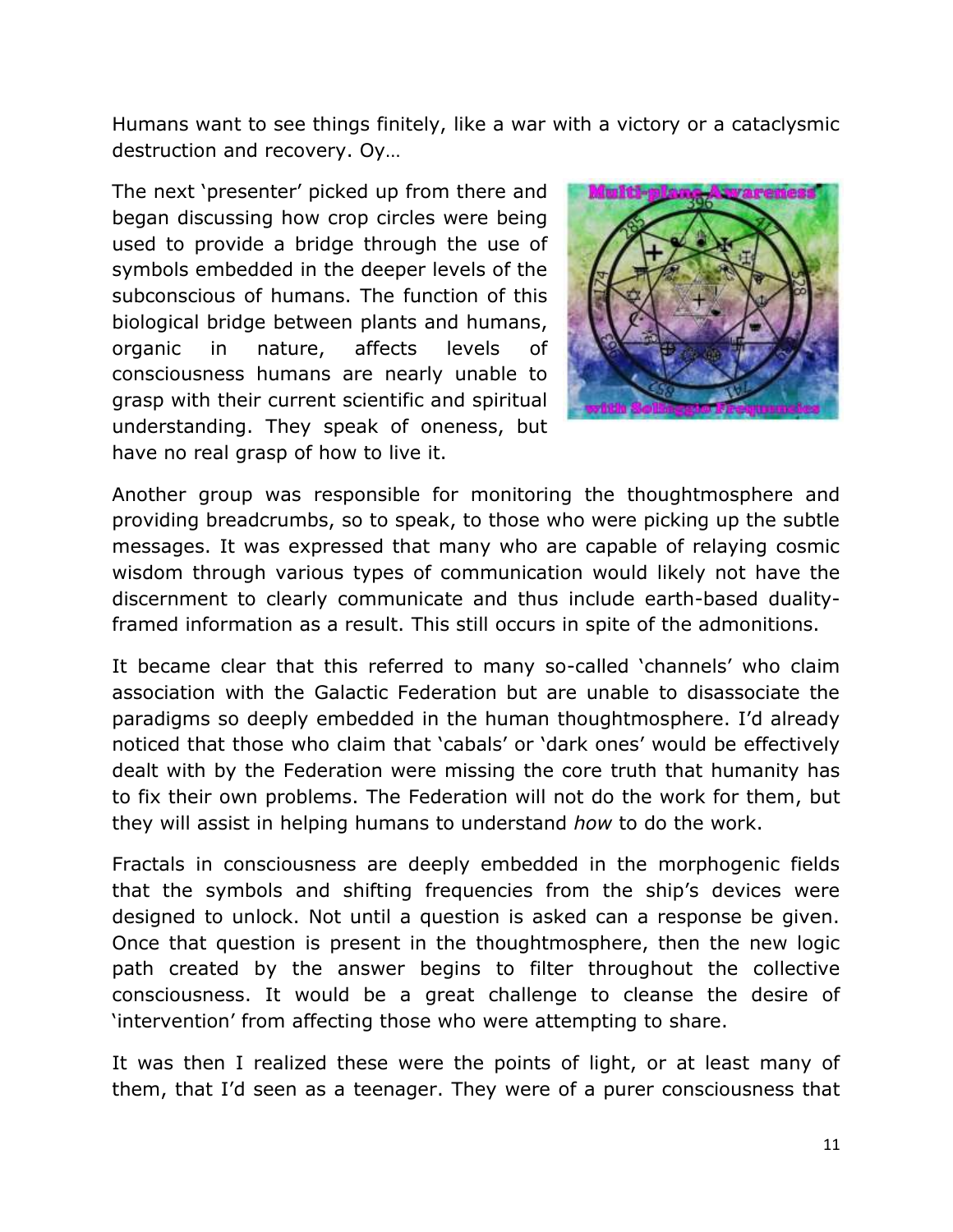remained free of the distractions of claiming to be messengers. The real messengers would be challenged to address those with less clarity until the internal neural networks could be cleansed, so to speak. I thought this might apply to those who had already developed many followers. Could they make the shift, though? Too often they seem to feel they are transformed already.



I watched as images of crop circles began to appear on the screen behind the speaker and the scene faded once again. Before the scene faded I got the distinct understanding that this was a purer language, based on symbols used in galactic communication as part of the process of raising the language capacity for each planet's bio-system; human and environment as interconnected consciousness in the symbiosis of life as is known throughout the universe in other worlds beyond our own.

I woke up the following morning with the same sense of surrealism. My world seemed really loose. I wondered how to address those who were consciously or unconsciously keeping humans caught in the concept of dualism and/or creating false hope and complacency because of their claims of 'interventions' and/or removal of so-called cabals or dark ones manipulating humanity. Pointing out cognitive dissonance didn't seem to work.

Sure, there are some poor excuses for human beings who have forgotten the honor and respect for life and humanity. However, if these humans weren't behaving as they are there would be nothing to move other humans to their next level of global unity, recognizing what feels wrong beyond reason and actually doing something about it. We all have those intuitive feelings, the 'calling' if you will, but few act on them.

## *Without chaos, there can be no order.*

What I *knew* was that everything was *in order*. Humanity is in a process of learning about their power of choice and arising to collectively address the perceived ills of what their predecessors had created. Humans are still in the process of learning ethical and morally responsible behavior. Certain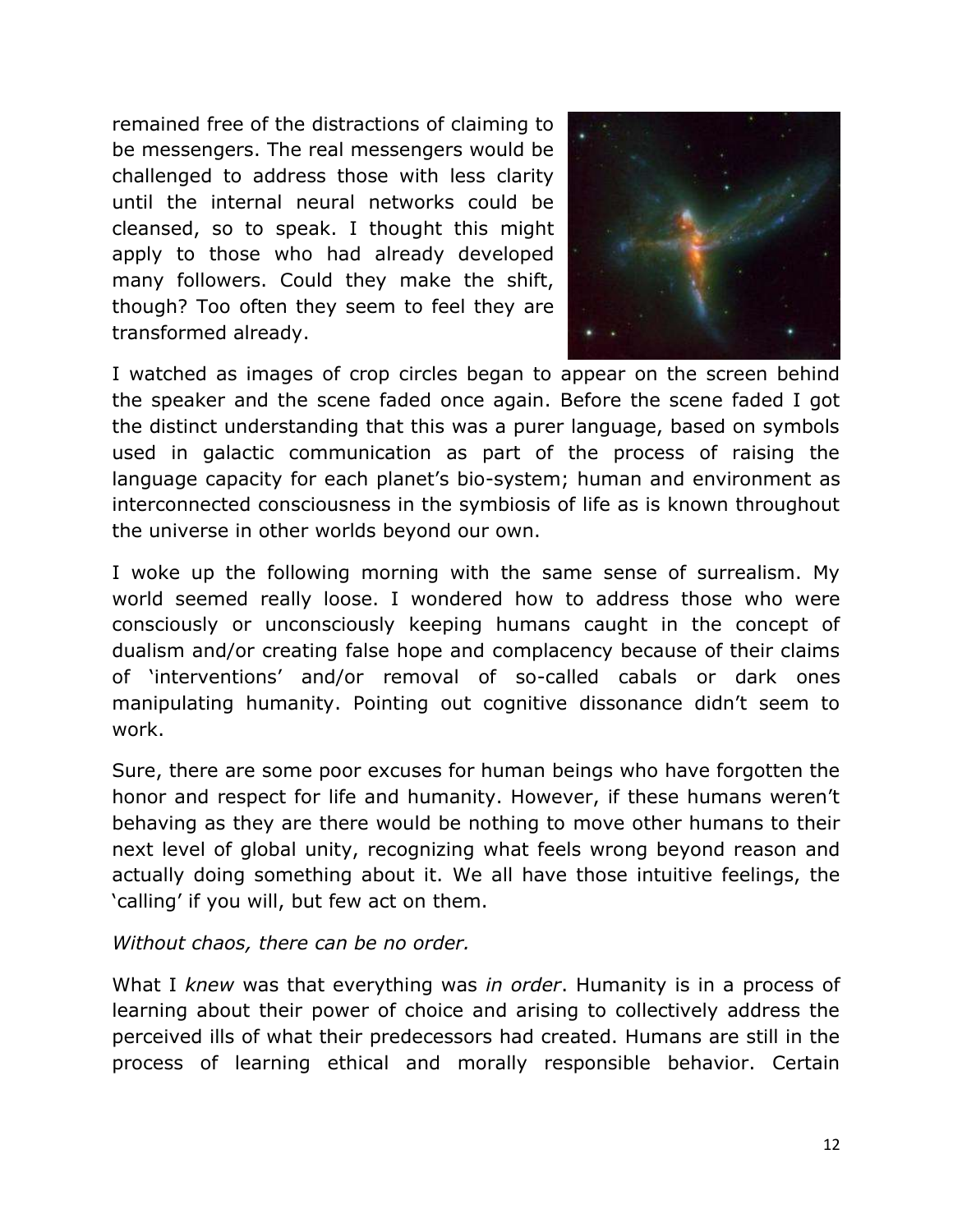freedoms had allowed many to create systems that only served a few, a natural part of the evolution of a planetary civilization.

This, too, would only change through becoming responsible stewards, not through some arbitrary action of the Federation. This was simply not part of the roles and responsibilities of First Contact. The HUmans have to take responsibility for their own evolutionary process by choice, not by hook or crook. It simply doesn't work that way. All



planetary civilization has to go through this process on their way to inclusion in universe affairs.

Everyone is called, but few have chosen this path to date. Psychology and science, even with the leaps humans have made, is still overshadowed by linear methodologies. The evo-leaps in logic available in the 'quantum entanglement' are just beginning to surface as experiencers and seekers alike are becoming self-aware in a new living awareness space.

Since the Harmonic Convergence, though, there has been a marked increase in communicating such awareness and of the realizations that many have discovered as a result. In the 25 years since the celestial event, the momentum has been growing tremendously. With the transition center-point being the winter solstice of 2012, there is still another 25 years to implement the processes, programs and systems of change as we transform our world to its natural place of harmony among people and planet.

Great progress has been made to date even with those few who have been on the front line of change, whether they've been accepted by the majority or not. As I was thinking the next day, it occurred to me that it is possible those various life forms in the room could indeed be incarnate in physical bodies on the Earth now. It made so much sense in the creation of continuity in consciousness.

I reflected on my prayer to know truth, being willing to die for it if necessary, and the following experience that introduced me to points of consciousness – so many I could not count them all in the time I had.

It wasn't about 'body snatching' at all. The movies Hollywood has produced present the negative views as a means to desensitize or heighten the fear of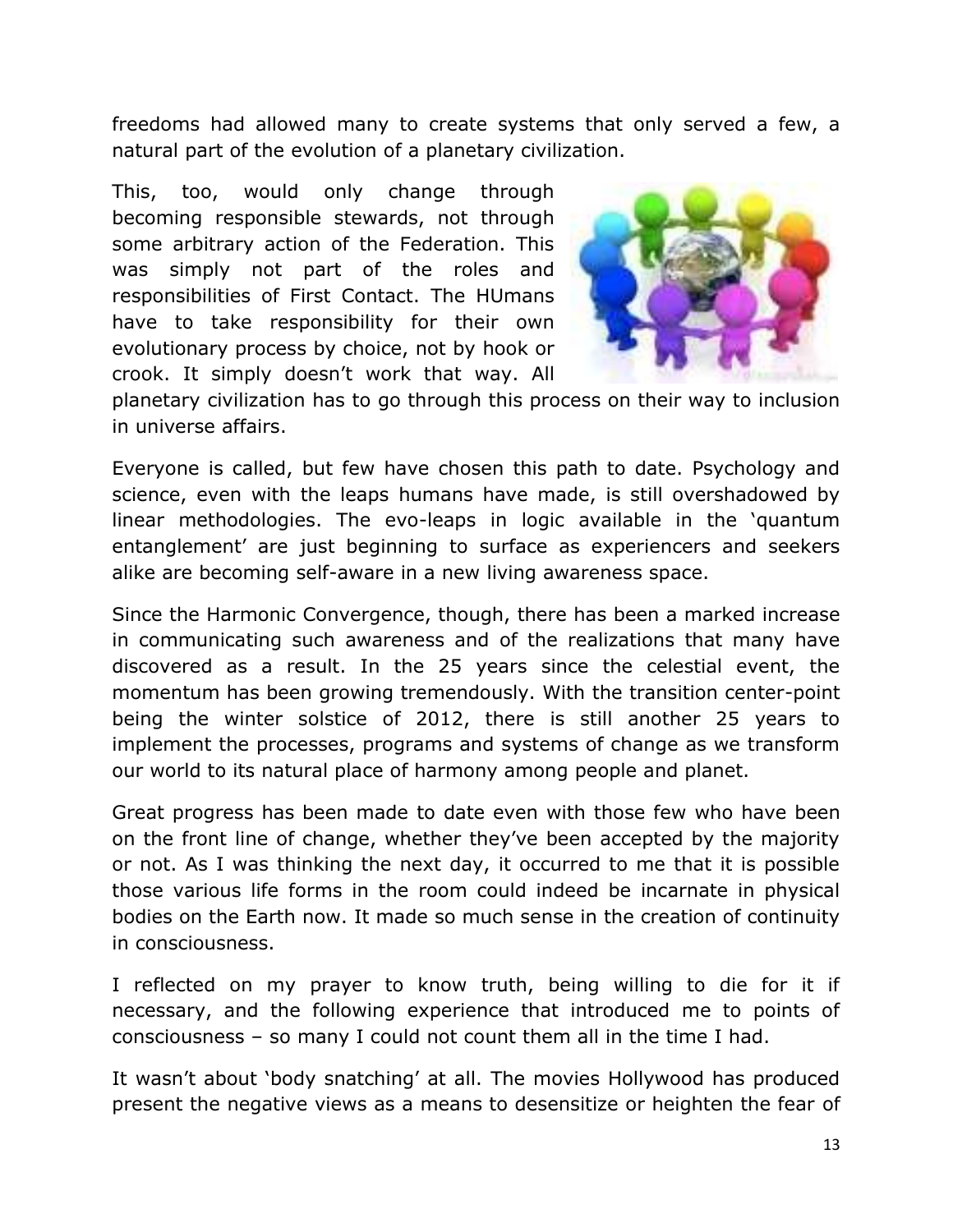anything different than ourselves or from outside our sphere of experience. Humans like stimulation of the senses. The resulting efforts at production don't necessarily have a sinister motivation, but adrenaline is an addictive chemical and humans crave it.

We have absolutely no intention of control or malice toward humans. In fact, just the



opposite is true. We are helping humans awaken to their true nature; their natural evolutionary path. I recalled the movement from the Light to the Points of Light and back into a body, this body, here now.

Humans have been responsible for many atrocities. If you think about it for a moment, maybe even do some research, there is no record of death or destruction caused by any of the visitors in our known history, especially in the last several millennia. Yet it is well documented that visitations have occurred. The Military Industrial Complex is aware of their non-threatening position as well, having experienced ICBM missile installations being 'turned off' by visiting craft.

This has all been part of a grand plan, with time tables that run into the centuries rather than a 90-day life cycle of electronic technology currently. As we are able to reduce, so are we also able to expand our scope, but humans must see beyond the short-term gains. Our financial system is built on capitalism beyond conscience, numbers rather than people. It will change as we are able to organize and transform existing systems.

Durability and sustainability are only words in human consciousness that encompass decades or possibly centuries. Compared to the Galactic Federation, which encompasses worlds and systems far beyond anything humans have encountered - thousands of years are at play.

We are like infants in the cosmic picture, still unable to grasp that we are cosmic consciousness condensed into form – Christ Consciousness if you will. Cosmic consciousness is formless, Christ consciousness relates to the form, the body with knowledge of the Divine.

The next day I was back on the computer again, chatting with a gentleman that found me through another chat room on SpiritWeb. I had sensed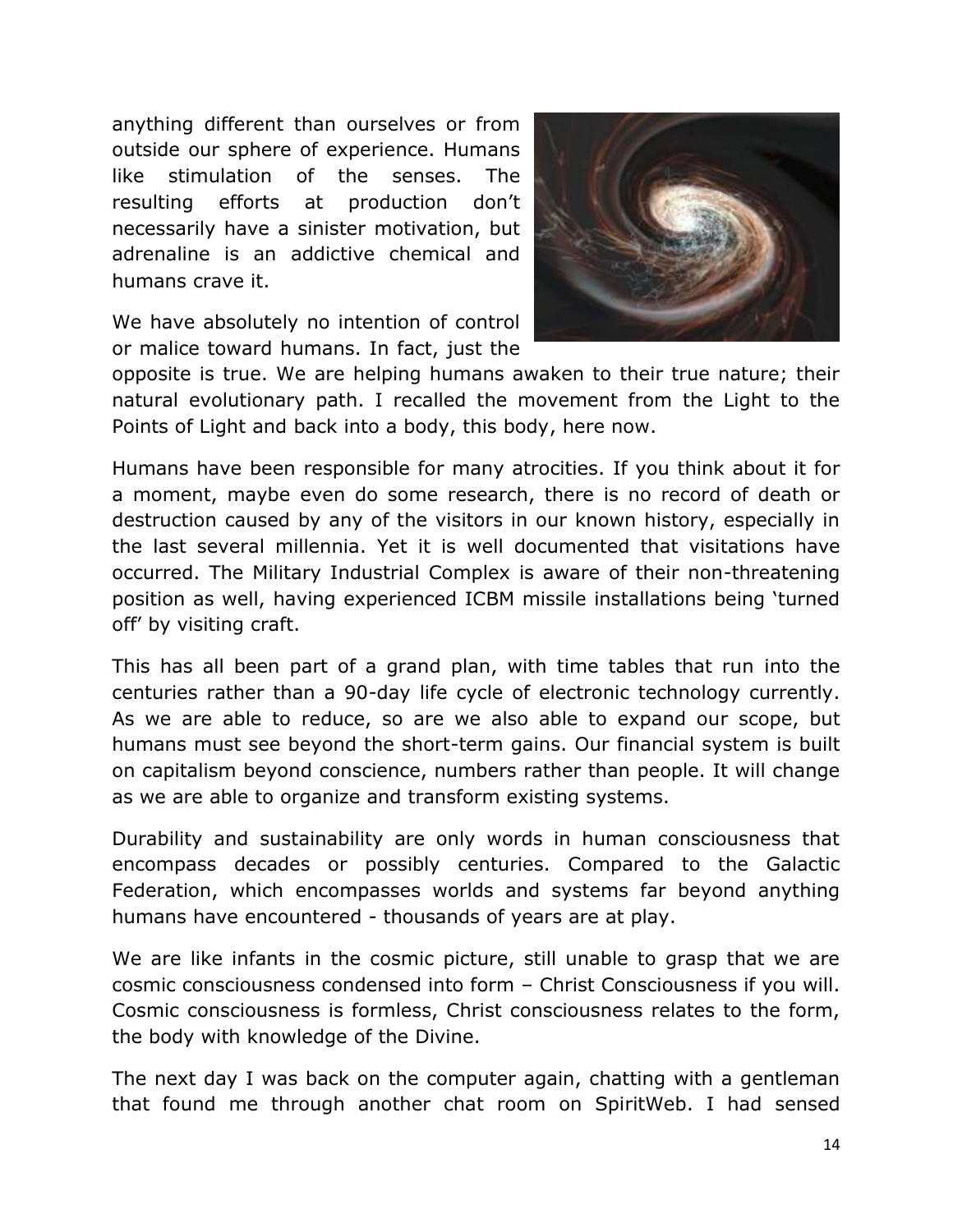something different about him immediately. His energy was quite familiar even across the electrons of cyberspace. His communication seemed either arrogant or quite confident and I wasn't sure which at the time.

Sometimes we can just close our eyes, ask the right question and 'see' an answer



manifest in the moment. It did with him. I turned inward and asked about his connection with me and why I felt a strong kinship with him. What I saw was a high altitude view of a light grid surrounding Earth. I saw what appeared like a large 'node' of light somewhere in Oklahoma. I opened my eyes up and immediately asked him where he lived. Guess where? Apparently we're related through the Sun. I reflected on my experience with the three suns some years before.

It seemed like people could just not get enough of the 'conversations with zen' chat room. At the time I hadn't made the connection between all the conversation in the chat room and the events that evolved during the night. Sounds silly, but I can be a little naïve at times. The dots don't always connect immediately, but they do connect.

By the time I was done in the chat room I was feeling the usual buzz. I'd gotten done a bit earlier and decided to have a bowl of cereal before retiring. I felt so small and insignificant when I considered the magnitude of what I seemed to be engaging, yet I could sense a part of me that was completely up to the task.

I pondered if any of these chats were ever going to amount to actually drawing people together to begin working on collective projects. I'd prepared numerous possibilities, including a week long symposium for developing community. I could see that many of these folks were struggling with their own realities. Many I had met were more fringe than functional in any existing systems.

I lay down and drifted off to sleep. I don't know how long I was asleep before I woke up, hearing the familiar frequency and feeling the sensation of being shifted from one realm to another. The process had become seamless, much like when I was first taught how to leave my body as a young boy.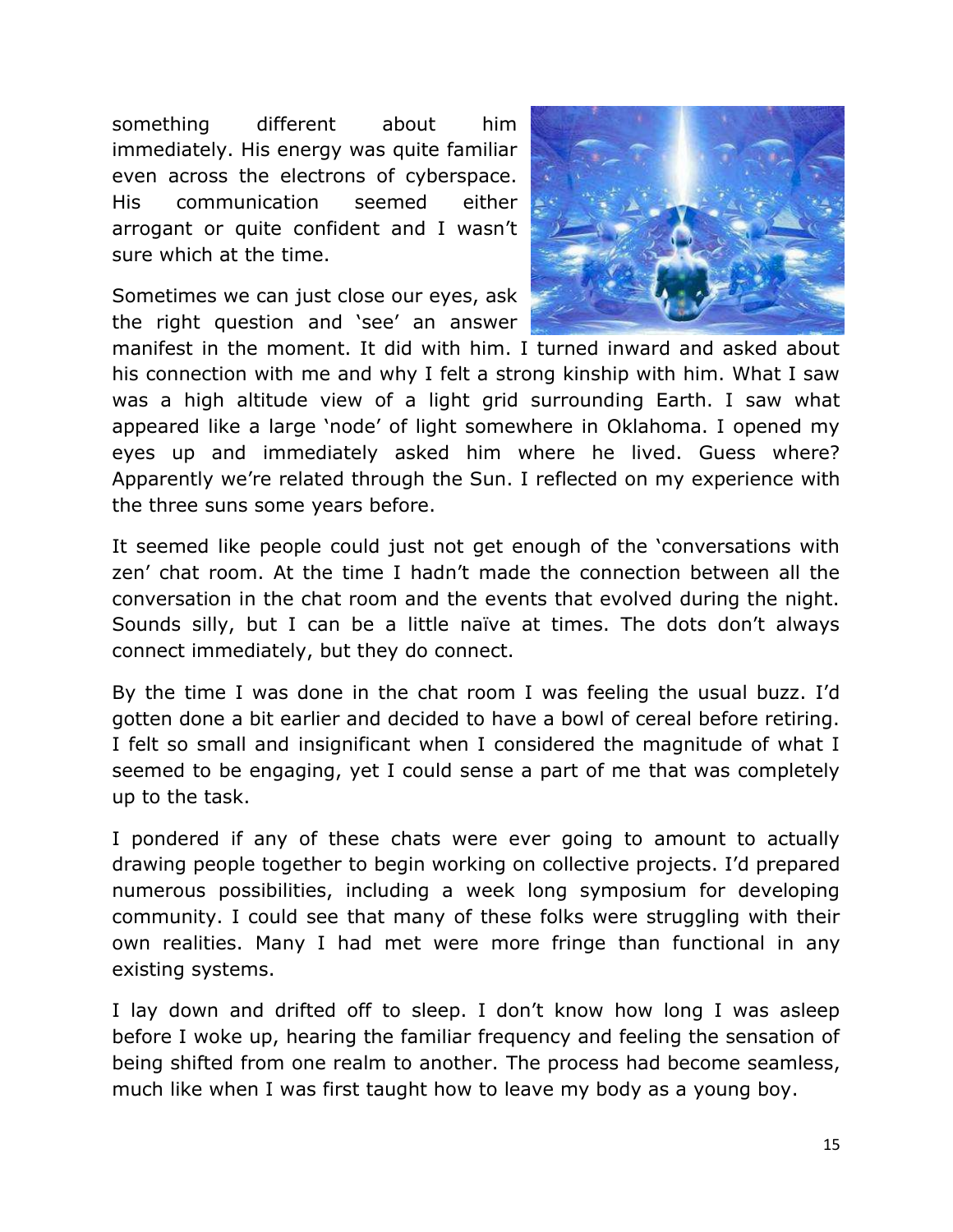Again I introduced various other members of the Federation's leadership to deliver specific instructions, procedures, processes, protocols, rules and regulations in dealing with specific areas of the primary groups of contact. I don't recall names, although they seemed to be unnecessary. The overall sense was of a malleable process that truly depended on humanity's ability to rise above their outworn patterns of separation and subjugation,



manipulation and marauding in the name of religion and fighting over resources that no one truly owns.

I continued to bounce back and forth from participating to observing, so there must've have been yet another aspect of my consciousness that was engaged. I did notice that words, per se, were rarely used and the information seemed to be disseminated through some kind of internal data stream not unlike the pulses of light we send down the glass tubes on Earth.

This time I began by presenting the need for working within existing systems to facilitate the shift in activity in corporations toward social responsibility; humanitarian actions beyond doing business as usual. A decade later the [ISO 26000 Social Responsibility Standards](http://planetarycitizens.net/iso-26000/) were introduced. These standards were evidence that The Work was happening and tools are being presented that puts power in the hands of the people.

Humans are scared to death that they are going to lose control over their precious jobs and/or corporate kingdoms or whatever they've grown to hold sacred. This creates undue resistance to change, increasing the fight factor that inhibits the reformation of belief systems into experience systems that are built on proven truths, not faith.

Accordingly, the next presenter began sharing details of how groups were going to work together to alleviate the resistance as much as possible through preparing and introducing new programs that appeal to the sense of connectedness and empathy resident in the conscience of every human being and the flora and fauna of a planetary civilization. This is where the crop circles connect.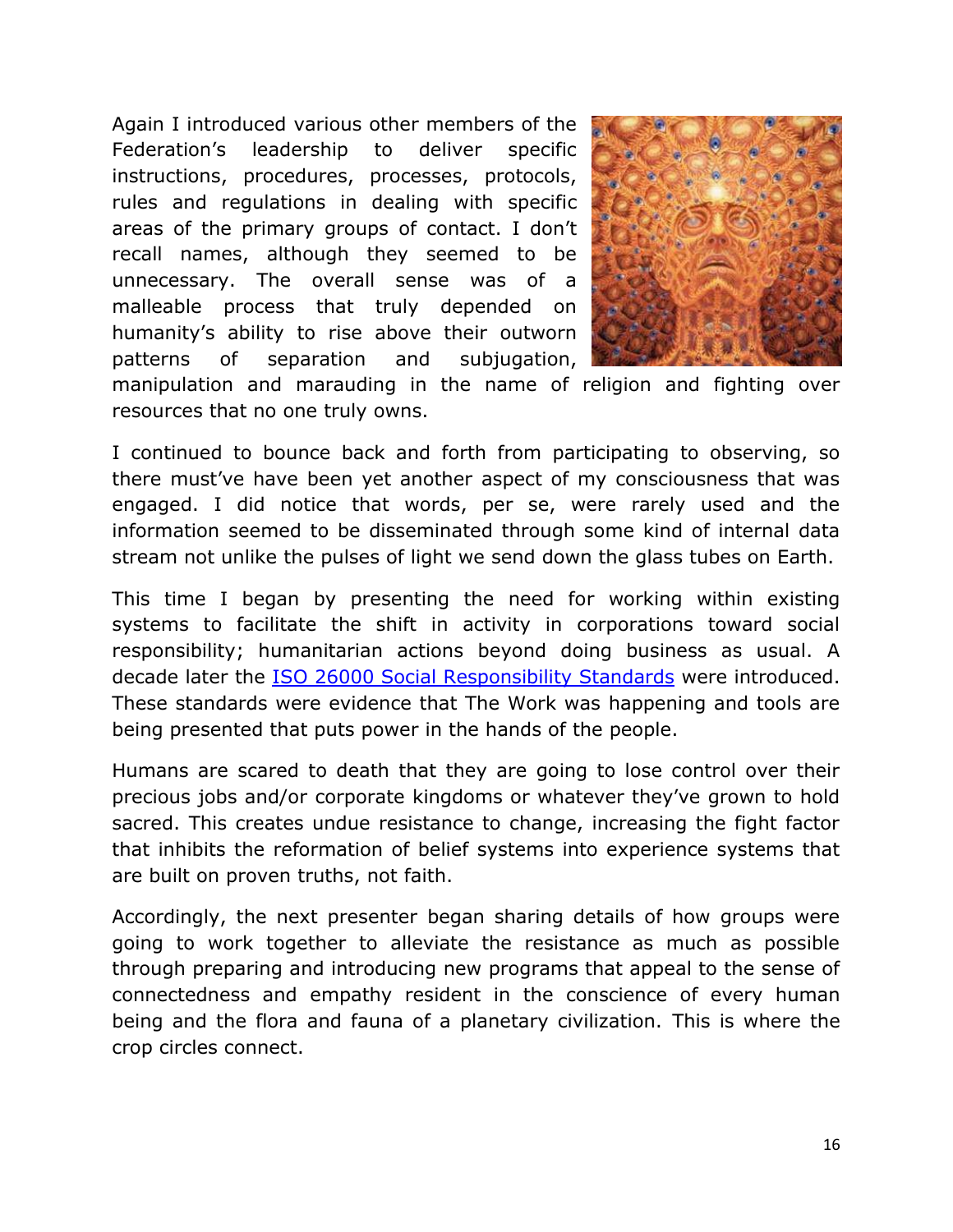Yes, we consider all life forms to be relatives and coming from a single source with multiple aspects and realms of existence. I reflected on what I knew of indigenous beliefs and I faded off again, waking up the next morning with the sense that maybe these dreams weren't so imaginary after all. I was still grappling with this expanded reality.



Some of the races, or moreover some of the beings across the gamut of races, have developed the ability to consciously incarnate and carry the special knowledge specific to the areas of economic, environmental, leadership, social architecture and technological development to name only a few. I can hardly imagine the skill sets of these folks, yet I can imagine the collaboration possible. My work as a Partnering Facilitator of multi-million dollar construction projects gives me a special insight into the manifestation.

Each of us, those points of light I saw as a teenager, has served in various capacities in planetary development of other worlds and the experts I introduced were already well-known and respected authorities in the Federation. It was the epitome of service to others, everyone had a sense of commitment and sincerity beyond anything I've experienced on Earth, yet there have been moments where I've witnessed the possibility.

Now, I might want to mention that our age and number of incarnations is incomprehensible by humans at this stage of the game, so we have to act as if this lifetime is it, as in the prevalent human perception – One Time and One Shot at doing it right.

We've been able to introduce the concept of ascension through our brother humans know as Jesus and others not so well known but chronicled in the history of Earth. It is possible for everyone to achieve as they learn the objectives of cosmic consciousness in body.

We allowed Constantine to bridge church and state, eliminating important information from public view. Many think the Bible to be a book of lies, many believe it to be the ultimate truth. From my perspective, having a direct experience beyond most people on the planet, I prefer to think it is a book of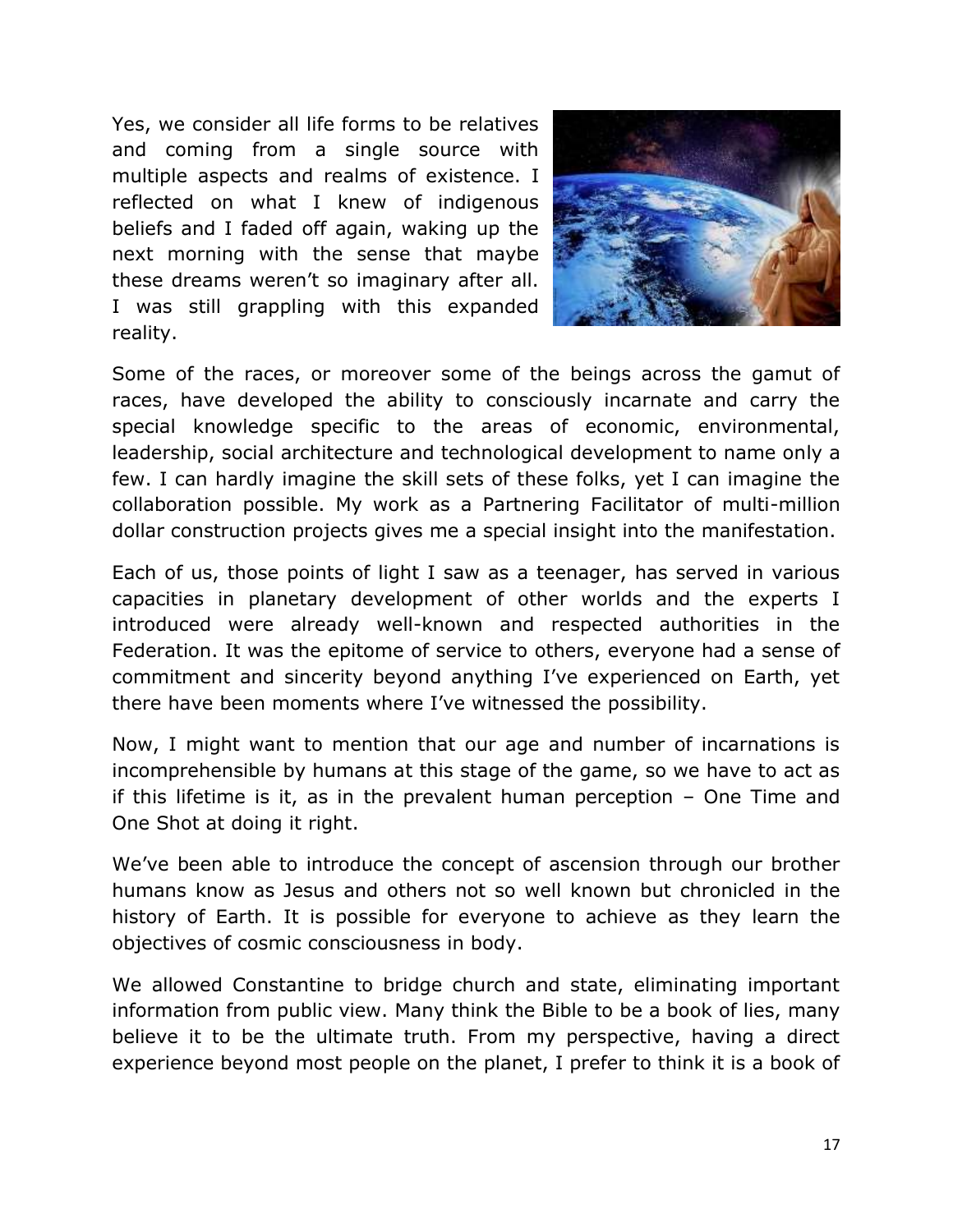incomplete truths. I, just like all the rest of us, have had to discover the truth of who and what I AM through experience beyond the written word.

Texts and oral traditions only point the way, yet the 'soular code' embedded in our akashic-generated genetic transmissions is still available within and assists the seeker to find their own voice. The most effective method I've found to begin that process is so simple that most



people do not even attempt it on a regular basis even after having a direct experience when I've introduced it to them. Simply… put your fingertips together, *breath* consciously and *feel* your heart beat. The rest will come as you practice.

Our methods of communication to the ground crew include dreams, crop circles, events in the sky, telepathy and vibration as well as the standard forms of direct contact. We apologize for any discomfort caused by the perceptions of inappropriate or uninvited contact.

Abductions are a misnomer in that the individual's soular contract is in agreement, whether or not the mental preparation has been achieved is irrelevant. Ye 'olde anal probe is a method for adjusting the vibratory rate via a direct connect to the central nervous system through the perineum nerve.

Some of you just weren't ready as anticipated, so the timeline of your 'mission' may not have matched with the terrestrial preparations necessary to allow the flow of the plan to be unimpeded. There may come a time when the uncomfortability is recognized to be our own choice. We have the opportunity to change then, to listen deeper and ask better questions in order to understand personal motivations and act accordingly for the highest good of all. It is that simple.

The meetings took several days to completely cover the areas of appropriate interaction with the human race from continuing the talks with government officials, although they were expected to wane due to the military industrial complex's demand for technology exchange and their use of prior technology to increase military prowess instead of humanitarian good, which was the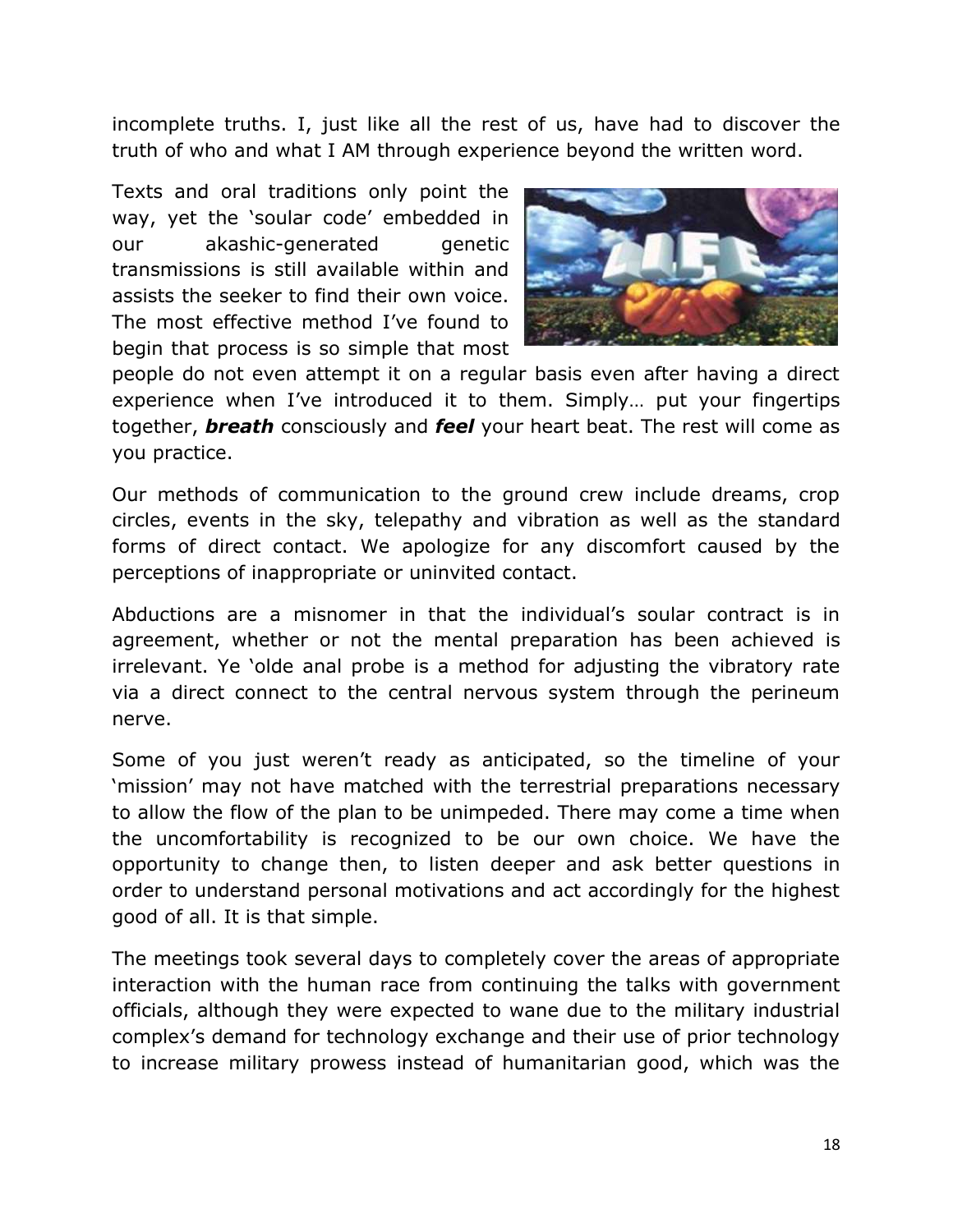original agreement, to nurturing those who have been working diligently behind the scenes and far removed from the public eye.

The process of First Contact is a very intricate and far-reaching effort to get humans to be more proactive in managing their consciousness and the development of a new world order of planetary administration, with harmony among people and planet as the goal. As simple as the goal may sound, just look at all the change that must take place for it to occur.



Once this is reached then open interaction is possible, but not until. Humans must learn to manage themselves without direct outside intervention. We can support this through many methods available from a place of advanced consciousness and understanding of the ONE. The process and timing are consistent and concurrent with the shift from the Piscean Age to the Aquarian Age. The vibratory rate in this new area of space is subtly higher.

What that means is there is a natural movement toward increased awareness, intelligent action in harmony with people and planet and a trend toward Christ Consciousness – Cosmic Consciousness that has been accessed on purpose through the actions, behavior and communication of those who have come to assist the planetary civilization to evolve.

Quite to my surprise during the closing ceremony, there was a small delegation from the Central Source and Council of One that asked me to join them in front of the assembly. The energy of their presence brought the entire assembly into a state of Being that no human words can describe yet. It felt like the vibrations of a gong, only much more subtle in nature, permeating the depths of each there.

They presented me with a small plaque at the close of the last meeting. It was explained that, according to the Central Council, this event marked the completion of a process that had taken millennia to achieve. It was exhilarating and I found myself speechless. All I could do was bow in humility and utter a 'mmmmm' as acknowledgement.

The plaque was almost an inch in thickness and not much larger than a standard sheet of paper. On the lower corners were two raised squares, like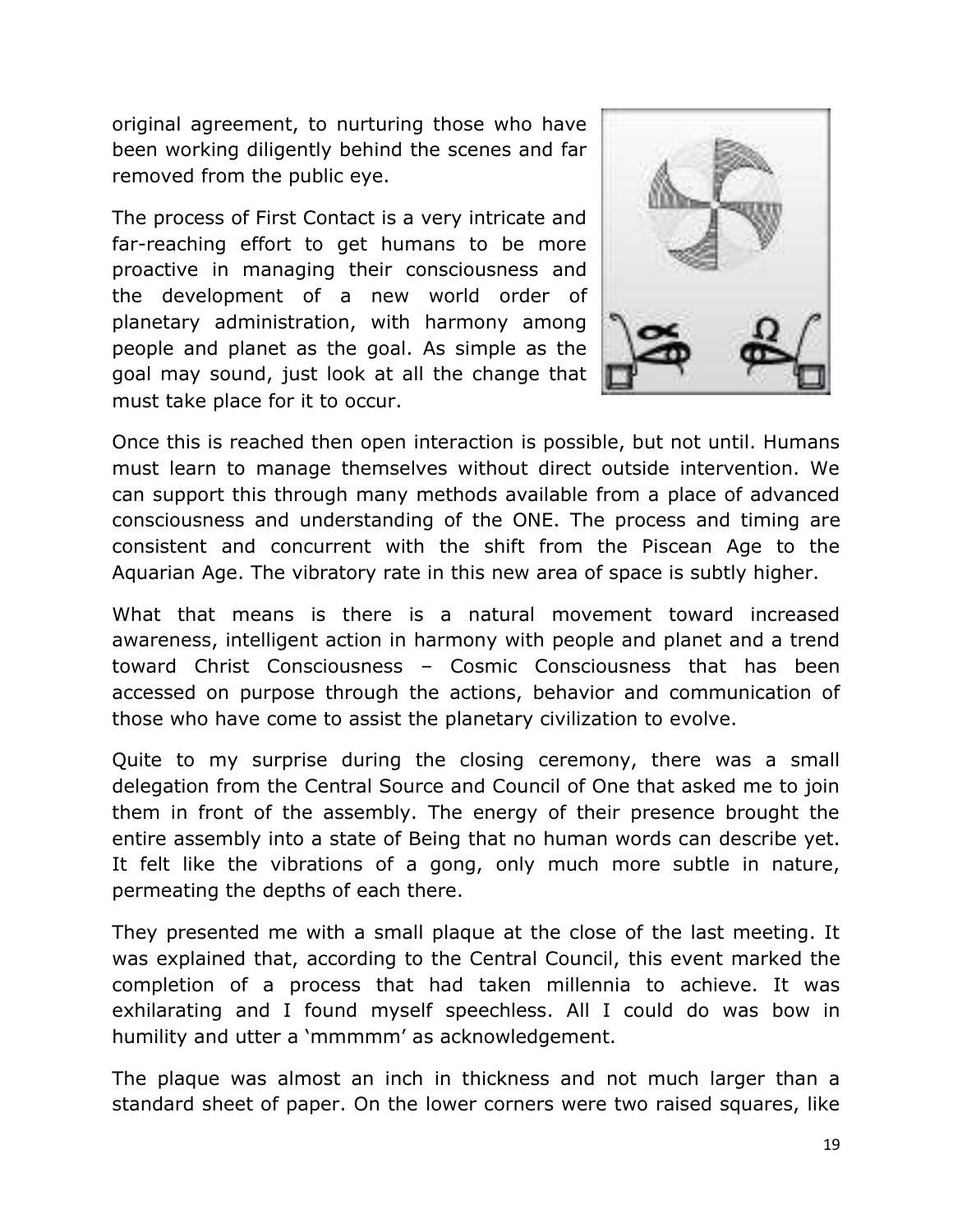buttons, that were about  $\frac{3}{4}$  of an inch square and  $\frac{1}{4}$  of an inch high. Just inside and slightly above these buttons were the right and left eye of Horus stylized to look like two high-backed chairs with the eyes in place of the cushions. On top of the left eye was the Greek letter 'Alpha' and above the right, the 'Omega.' It gave me a whole new perspective.

The only other visible part of the plaque was a circle in the upper center portion. Within this circle were two rotating 'swastikas' that looked like wispy four-spoked wheels or rotating feathered serpent medicine wheels. They were translucent and on the same 'plane' within the confines of the plaque.



Now why did this all happen? The 'how' was a

moot point at the time, because I had sufficient preparation throughout my life. The fact that this meeting was then validated as the 'Council of 300' from numerous sources made it even more impactful, although the news didn't reach my desk until weeks later. It caused me to be more reticent of speaking out at the time, especially after the feeling of being rejected by the very folks I thought would have welcomed me with open arms, proving their belief and understanding was indeed true and I was living proof of it.

The consideration of First Contact had been a widely talked about topic among contactees and experiencers for decades already. The cosmological events in play only serve to imbue the process with universal appeal. The topics of discussion did seem to coincide with the development of the symposium I was working on during the day. I knew a life's work would find some traction at some point.

I had been working on the website, continuing to compile articles and website links that would be helpful to the members of Ashtar's Trinity, Sananda's Eagles and the others looking for information. It had only been since November that the website had been up and it was getting several thousand visits a week already. I was appreciative of the gals devoting their lives to serving something bigger.

I had plenty of time to devote to web wizardry. By the time I was sort of done, I had over one hundred pages of information up on the web. I was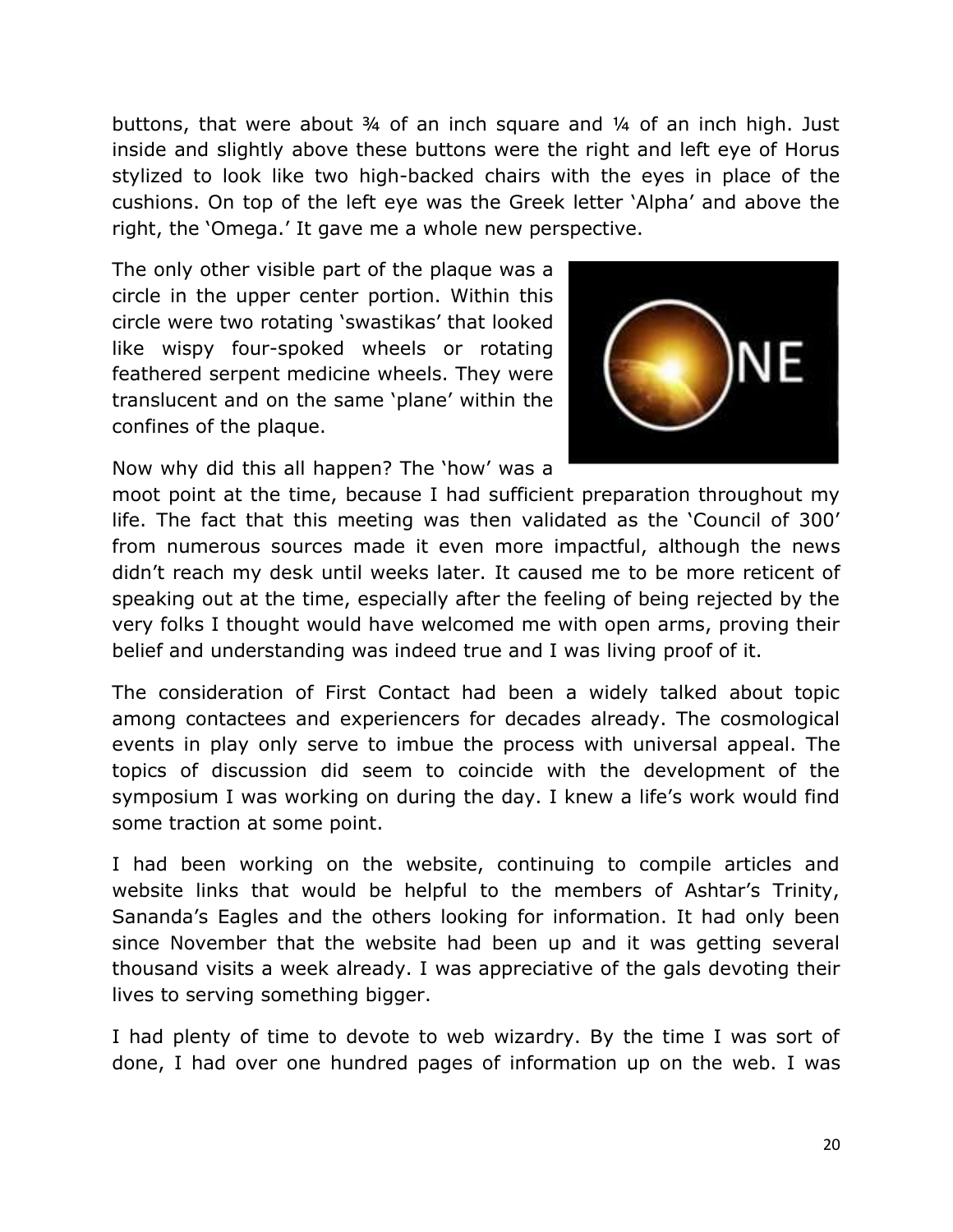rather amazed that I'd put that much information together in such a short time. Today, it is over a thousand under a number of website banners.

The evenings during those months were usually spent in some kind of chat session, whether individual or in group chats, always about awareness and spirituality beyond the extraterrestrial obsession. By this time, though, I was a bit worn out. It seemed there was more



intrigue about what they were like than preparing and doing the work to find out on their own.

I was making trips back and forth to the Village of Oak Creek to visit with the gals and work on strategies for moving forward. It seemed increasingly obvious that their ideas were different than mine and I could sense a frustration building. It came to a head one day with a display of what I thought was unconscionable behavior. The projections proved that there was indeed a problem, Houston, and I got out of town.

Rather than argue or engage I chose to say that I would not participate in what I felt to be totally ego-based action, wished them well and bid them adieu. A sordid twist for Valentine's Day as that was when it occurred. I walked away because it no longer felt like it was in integrity for me to stay. Yet another Mobius operandi moment.

During that time, though, there were some other interesting events that came out of the group. One of the gals that I thought might have been the curly headed blonde I was looking for (except her hair was turning gray and it was much shorter) later moved to Sedona from Sweden. She and the gentleman that had initially informed me of the event became an item and eventually united.

While she was still in Sweden we participated in several online chat sessions, along with a couple dozen others, about the Ashtar Command and more. There was another woman from Australia who was more active than most in the chats. I developed deeper relationships with both of them outside the chat room and experimented with them a bit; testing the bi-location and